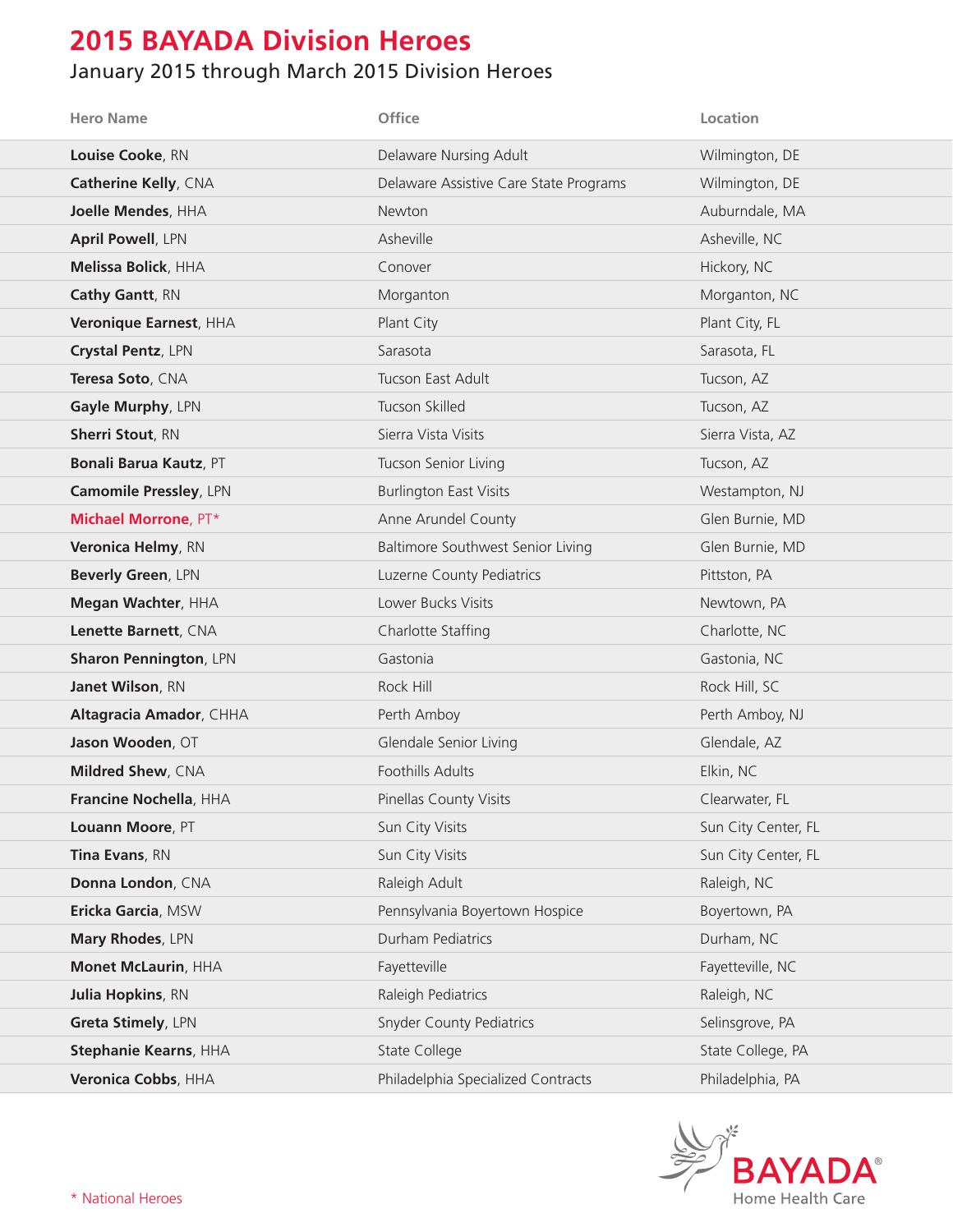| <b>Hero Name</b>                | Office                          | Location             |
|---------------------------------|---------------------------------|----------------------|
| Cassandra Rose, HHA             | Falmouth                        | Falmouth, MA         |
| Tara Becker, HHA                | Lancaster                       | Lancaster, PA        |
| <b>Marisol Sadang, LPN</b>      | York                            | York, PA             |
| Cathy Blosser, HHA              | Lewisburg Adults                | Lewisburg, PA        |
| Tonya Wagner, HABT              | <b>Habilitation PA</b>          | Hazleton, PA         |
| Kathryn Schank, RN              | Montgomery County Senior Living | Blue Bell, PA        |
| Julie Wargo, PT                 | <b>Newark</b>                   | Newark, DE           |
| Katherine Prisco, CNA           | Gastonia Pediatrics             | Gastonia, NC         |
| Esperanza Ferreira, LPN         | <b>Hickory Pediatrics</b>       | Hickory, NC          |
| <b>Vickie Williams-Ford, RN</b> | North Atlanta Pediatrics        | Roswell, GA          |
| Cheryl Wilson, LPN              | Lawrenceville Pediatrics        | Lawrenceville, NJ    |
| <b>Ann Marie Moritz, RN</b>     | Shrewsbury Pediatrics           | Shrewsbury, NJ       |
| Maria Rodriguez, CHHA           | Voorhees Pediatrics Services    | Voorhees, NJ         |
| Mari Rodriguez, RN              | Allentown                       | Allentown, PA        |
| Kathleen Slattery, LPN          | East Stroudsburg Pediatrics     | East Stroudsburg, PA |
| Barbara Elston, OT              | <b>Bennington Visits</b>        | Bennington, VT       |
| Susan Green, RN                 | South Burlington Visits         | Essex Junction, VT   |
| Susanna Newsome, RN             | Minneapolis Pediatrics          | Minnetonka, MN       |
| Julie Martin, LPN               | St. Paul Pediatrics             | Shoreview, MN        |
| Deshai Hughes, CNA              | Charlotte Personal Care         | Charlotte, NC        |
| Vickie Deyton, RN               | Shelby                          | Shelby, NC           |
| Deborah Caudle, LPN             | Shelby                          | Shelby, NC           |
| Kim-Marie O'Neill, OT           | <b>Easton Visits</b>            | South Easton, MA     |
| Gloria Pasillas, HHA            | <b>East Denver Visits</b>       | Westminster, CO      |
| John Pickens IV, LPN            | Erie                            | Erie, PA             |
| Christopher Manuel, HHA         | Pittsburg Pediatrics            | Monroeville, PA      |
| Luz Sanchez, CHHA*              | <b>Atlantic City</b>            | Linwood, NJ          |
| Jennifer Rineer, RN             | Delaware Pediatrics             | New Castle. DE       |
| <b>Emmanuel Tanyi, LPN</b>      | Delaware Pediatric North        | New Castle. DE       |
| Dianne Fay, RN                  | Philadelphia Skilled Pediatrics | Philadelphia, PA     |
| Doris Bartlett, LPN             | <b>Willow Grove Pediatrics</b>  | Willow Grove, PA     |
| Carolynn Kosik, PT              | Wilkes-Barre-Scranton Visits    | Pittston, PA         |
| Marsha Key, RN                  | Cabarrus Visits                 | Concord, NC          |
| Sharon Turla, PT                | Gastonia Visits                 | Gastonia, NC         |
| Bonnie Johnson, CNA             | Salisbury Visits                | Salisbury, NC        |
| <b>Stephen Merion, RN</b>       | Mt Laurel Pediatrics            | Mount Laurel, NJ     |
| Geraldine Flamer, LPN*          | Passaic County Pediatrics       | Totowa, NJ           |

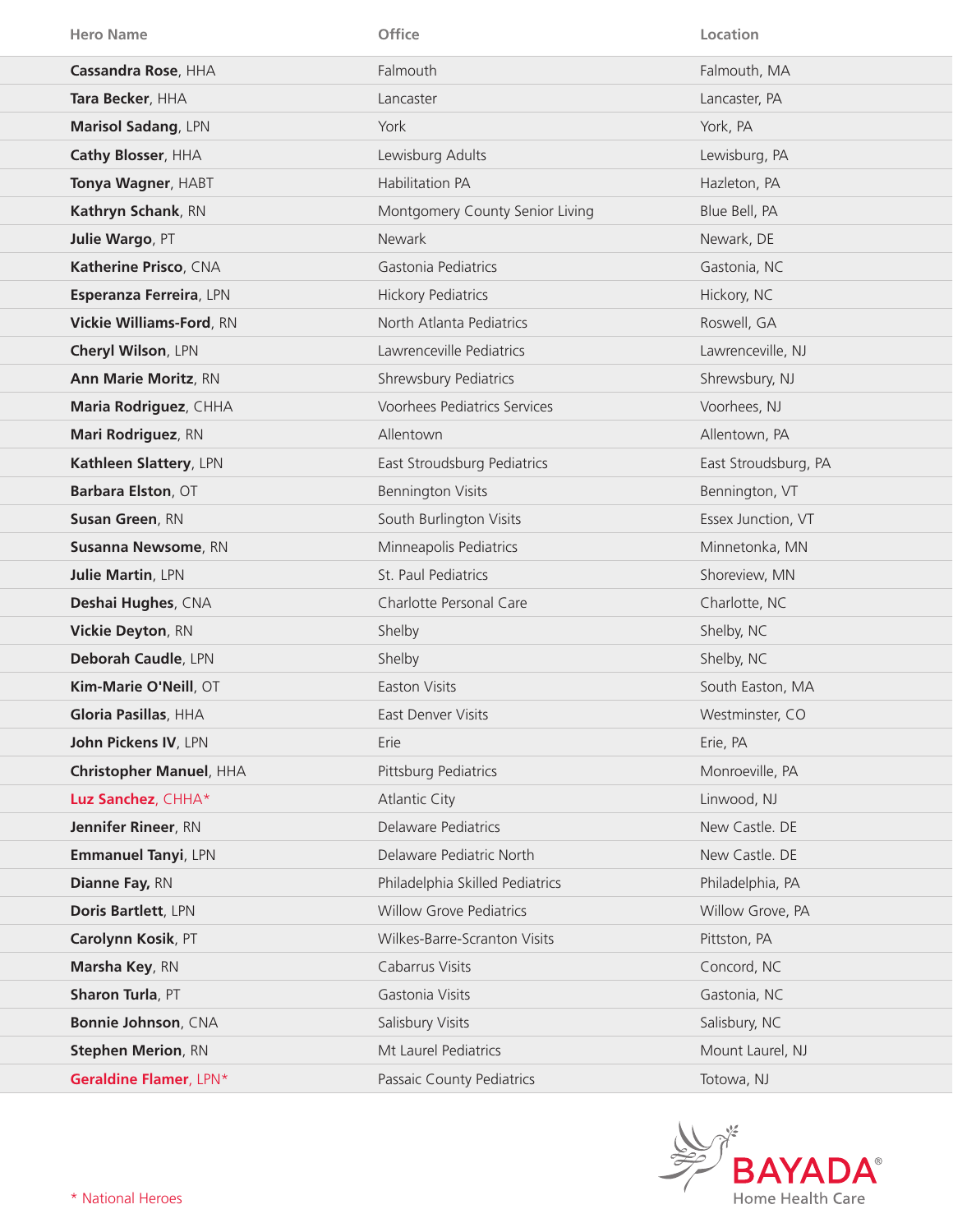| <b>Hero Name</b>            | <b>Office</b>               | Location              |
|-----------------------------|-----------------------------|-----------------------|
| Sophia Wilson, CHHA         | <b>Hackensack</b>           | Hackensack, NJ        |
| Tabitha Sands, LPN          | North Brunswick             | North Brunswick, NJ   |
| Mary DonoherO'Beirne, RN    | Red Bank                    | Red Bank, NJ          |
| <b>Camille Outar, RN</b>    | Garden City Skilled         | Garden City, NY       |
| Daena Robertson, HHA        | New York City               | New York, NY          |
| Doug Barnett, LPN           | Suffolk County Skilled      | Hauppauge, NY         |
| Magdalene Mility, CHHA      | Essex                       | Bloomfield, NJ        |
| Janie Robinson, LPN         | Morristown                  | Morristown, NJ        |
| Diane Sowell, RN*           | King of Prussia             | King of Prussia, PA   |
| <b>Cheryl Mathes, LPN</b>   | Philadelphia Skilled        | Philadelphia, PA      |
| Shalynn Flanagan, HHA       | <b>Willow Grove</b>         | Willow Grove, PA      |
| Bernicia Ofori, CNA         | Denver                      | Greenwood Village, CO |
| <b>April McCollom, LPN</b>  | San Bernardino California   | San Bernardino, CA    |
| <b>Melissa Belcher, LPN</b> | <b>Foothills Pediatrics</b> | Elkin, NC             |
| Lorena Calin, RN            | <b>Foothills Pediatrics</b> | Elkin, NC             |

## April 2015 through June 2015

| <b>Hero Name</b>            | Office                            | Location           |
|-----------------------------|-----------------------------------|--------------------|
| <b>Tommie Carter, RN</b>    | Asheville                         | Asheville, NC      |
| Kimberly Rutter, OT         | <b>Bucks County Senior Living</b> | Lansdale, PA       |
| <b>Bridget Barto, LPN</b>   | Bloomsburg                        | Bloomsburg, PA     |
| Madison Spagnoletti, CNA    | <b>Boone Pediatrics</b>           | Boone, NC          |
| <b>Megan Russell</b> , RN   | <b>Bennington Visits</b>          | Bennington, VT     |
| <b>Peggy Capoferri, PT</b>  | <b>Berks County Visits</b>        | Wyomissing, PA     |
| Chauna Callen, RN           | <b>Butler County Pediatrics</b>   | East Butler, PA    |
| Daniel Hodges, RN           | <b>Baltimore Visits</b>           | Towson, MD         |
| John Cometa, PT             | <b>Balyimore West Visits</b>      | Marriottsville, MD |
| <b>Nydia Phillips, RN</b>   | <b>Cumberland Visits</b>          | Millville, NJ      |
| Alma Dobbs, CHHA            | Cherry Hill                       | Cherry Hill, NJ    |
| Khadijah Ndiaye, RN         | Charlotte                         | Charlotte, NC      |
| Maryann Mallard, LPN        | Conover                           | Hickory, NC        |
| Daunte Scott, HHA           | Charlotte Personal Care           | Charlotte, NC      |
| <b>Margaret Snider, HHA</b> | Davidson County Visits            | Lexington, NC      |
| Loretta Phillips, RN        | Delaware County Visits            | Media, PA          |
| Stephen Waweru, LPN         | Delaware Nursing Adult            | Wilmington, DE     |
| <b>Esther Goertz, RN</b>    | Delaware Pediatric North          | New Castle, DE     |

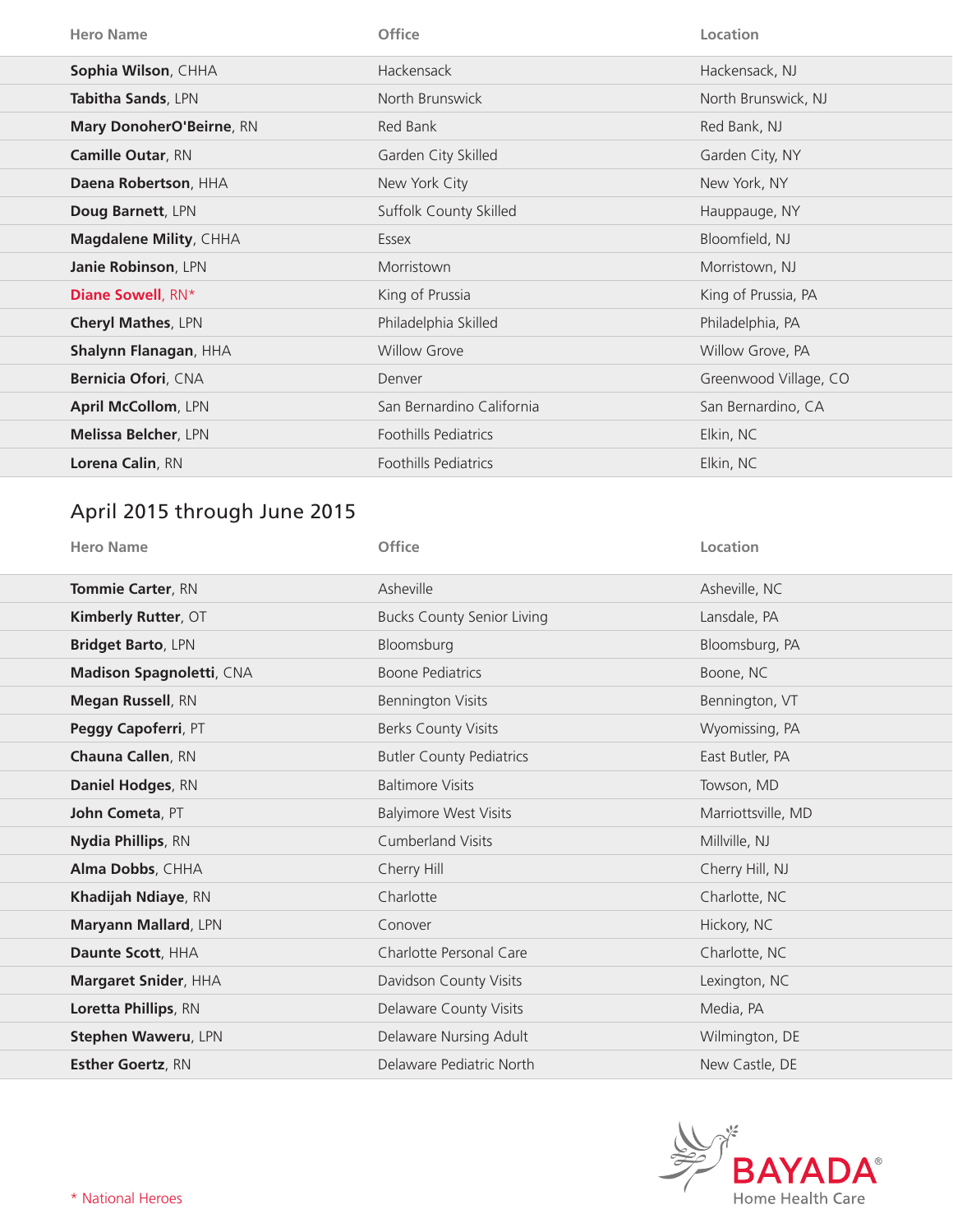| <b>Hero Name</b>            | Office                                 | Location           |
|-----------------------------|----------------------------------------|--------------------|
| Thomas Smart, CNA           | Delaware Assistive Care State Programs | Wilmington, DE     |
| Lynn Fountain, HHA          | Eden                                   | Eden, NC           |
| Anita Wilson, LPN           | Fayetteville                           | Fayetteville, NC   |
| Ariel Stokes, HHA           | Fayetteville                           | Fayetteville, NC   |
| Jennie Leonard, LPN         | Foothills Adults                       | Elkin, NC          |
| Karen Skacall, LPN          | Foothills Pediatrics                   | Elkin, NC          |
| Latisha Pappas, RN          | Gastonia Visits                        | Gastonia, NC       |
| Sarah McCoy, CNA            | Greenville, Adults                     | Greenville, NC     |
| Donald Johnston, OT         | <b>Guilford County Visits</b>          | Greensboro, NC     |
| Emma Munoz, CNA             | Green Valley Adult                     | Green Valley, AZ   |
| Lanisa Padgett, LPN         | Hackensack                             | Hackensack, NJ     |
| Terianne Edwards, RN        | Harrisburg Visits                      | Harrisburg, PA     |
| Carmen Moreno, HHA          | Hazleton                               | Hazleton, PA       |
| Jennifer Carr Branch, LPN*  | <b>Hickory Pediatrics</b>              | Hickory, NC        |
| Marissa DeBramaletta, HABT  | Habilitaion Winston-Salem              | Winston Salem, NC  |
| Catherine Colpitts, HHA     | Hyannis                                | Hyannis, MA        |
| Holly Jacoby, LPN           | Jamison Adult Nursing                  | Jamison, PA        |
| Noelle Thompson, HHA        | Kauai Hourly                           | Lihue, Hawaii      |
| Benjamin Burns, HHA*        | Lewisburg Adults                       | Lewisburg, PA      |
| Maria Riley, LPN            | Lehighton                              | Lehighton, PA      |
| Sheree Peterson, HHA        | Lock Haven Pediatrics                  | Lock Haven, PA     |
| Elena Minick, LPN           | Mechanicsburg Pediatrics               | Mechanicsburg, PA  |
| Karen Rockelmann, PT        | Montgomery County Visits               | Blue Bell, PA      |
| Jay Morris, LPN             | Mt Laurel Pediatrics                   | Mount Laurel, NJ   |
| Jason Nichols, RN           | Minneapolis Pediatrics                 | Plymouth, MN       |
| Joyce Thannum, LPN          | Minneapolis Pediatrics                 | Plymouth, MN       |
| Leah McDermott, RN          | Morristown                             | Morristown, NJ     |
| Vickie Williams-Ford, RN    | North Atlanta Pediatrics               | Roswell, GA        |
| Janet Riley, HHA            | North Shore Danvers                    | Danvers, MA        |
| <b>Alicia Preising, RN</b>  | Newtown Square Skilled                 | Newtown Square, PA |
| Teresa Simmons, OT          | North Tucson Visits                    | Tucson, AZ         |
| Jason Arnold, BHPP          | Oahu Habilitation                      | Honolulu, HI       |
| <b>Judy Persad, HHA</b>     | Orlando                                | Winter Park, FL    |
| <b>Judith Simmons, CHHA</b> | Passaic County                         | Clifton, NJ        |
| Rebecca McIldoon, CNA       | Pennsylvania Boyertown Hospice         | Boyertown, PA      |
| Deborah Henderson, LPN      | Pinellas County                        | Cleawater, FL      |
| Susan Stout, RN             | Pediatric Cherry Hill                  | Cherry Hill, NJ    |

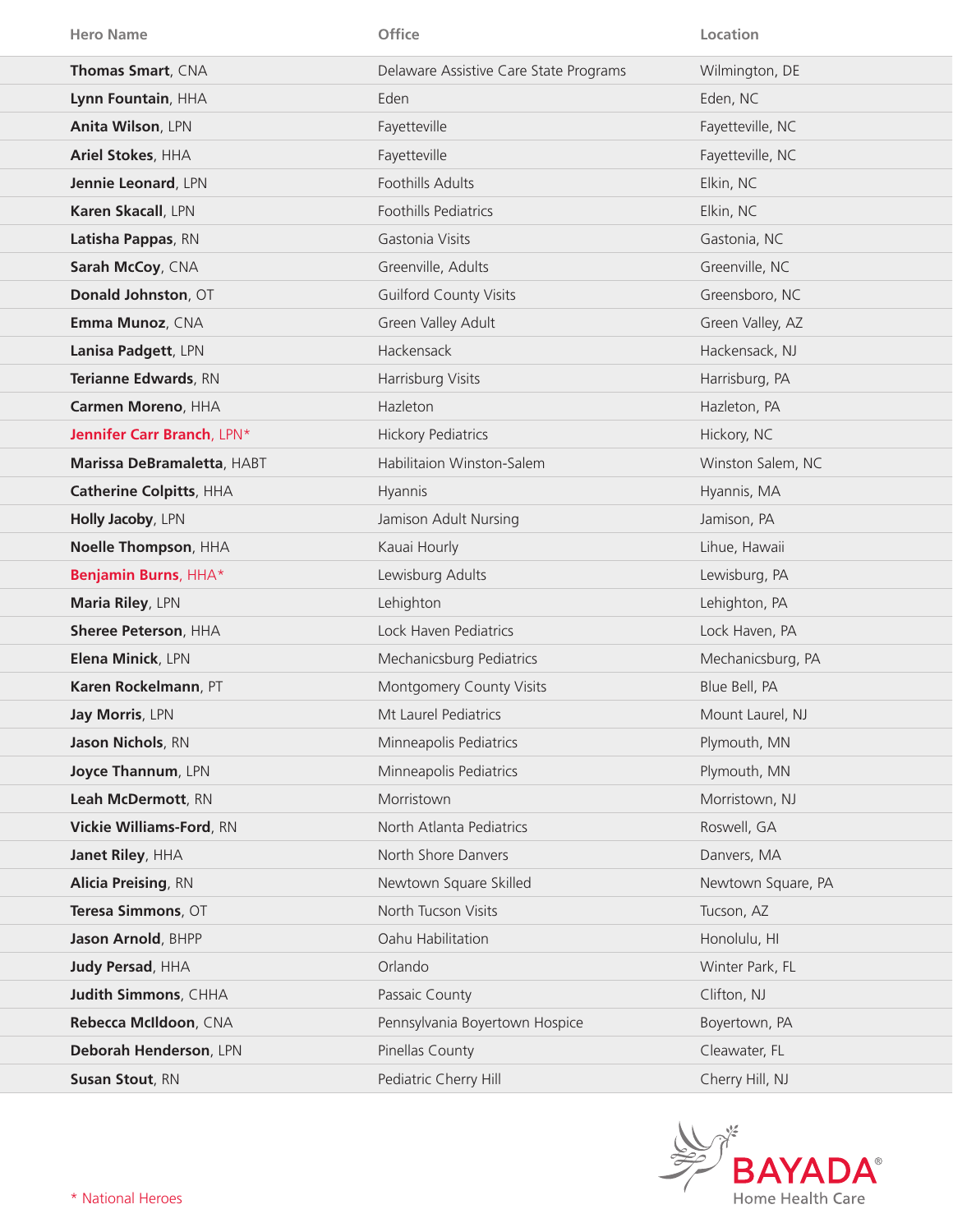| <b>Hero Name</b>           | Office                          | Location             |
|----------------------------|---------------------------------|----------------------|
| Donna Coldon, RN           | Passaic County Pediatrics       | Totowa, NJ           |
| Cynthia Villegas, RN       | Phoenix                         | Phoenix, AZ          |
| <b>Brandy Hays, LPN</b>    | Pittsburgh Pediatrics           | Monroeville, PA      |
| <b>Chantal Willis, HHA</b> | Pittsburgh                      | Monroeville, PA      |
| Carol Hirsch, MSW          | Pennsylvania Media Hospice      | Media, PA            |
| Melissa Soto, RN           | Philadelphia Skilled Pediatrics | Philadelphia, PA     |
| Navdeep Kaur, LPN          | Queens County Skilled           | Long Island City, NY |
| De'Shaunta Lesane, LPN     | Raleigh Adult                   | Raleigh, NC          |
| Laurie LaPlante, CNA       | Rhode Island Assistive Care     | Providence, RI       |
| Lori Waldbiesser, HHA      | Reading Adult                   | Wyomissing, PA       |
| Jayne Lindo, RN*           | Rhode Island Skilled            | Providence, RI       |
| Catherine Medeiros, LPN    | Rock Hill                       | Rock Hill, SC        |
| Tynisha Slade, CNA         | Rock Hill                       | Rock Hill, SC        |
| Danielle Baessler, CNA     | Salisbury                       | Salisbury, NC        |
| Thereasa Fisher, RN        | Sun City Visits                 | Sun City Center, FL  |
| Marianne Patterson, LPN*   | Sellersville Pediatrics         | Sellersville, PA     |
| Kristina Bartlett, LPN     | Shelby                          | Shelby, NC           |
| Adele Johnson, RN          | Shelby                          | Shelby, NC           |
| Karen Stout, LPN           | Winooski                        | Essex Junction, VT   |
| Alice Mooney, LPN          | St. Louis                       | St. Louis, MO        |
| Nancy Martin, OT*          | Salisbury Visits                | Salisbury, NC        |
| Susan Kibler, RN           | Tucson Skilled                  | Tucson, AZ           |
| Mary Burns, LPN            | Toms River                      | Toms River, NJ       |
| Monique Maldonado, RN      | Tucson West Visits              | Tucson, AZ           |
| Marjorie Guillaume, LPN    | Voorhees Pediatrics Services    | Voorhees, NJ         |
| Veronica Avila, CHHA       | Verona Adult                    | Verona, NJ           |
| Edilyn Mangrubang, HHA     | Vermont Hospice                 | Norwich, VT          |
| Marie Deneaud, HHA         | Westfield                       | Westfield, NJ        |
| Cynthia Jackson, HHA       | <b>Willow Grove Pediatrics</b>  | Willow Grove, PA     |
| Tracey Stermer, LPN        | Williamsport Adult              | Williamsport, PA     |
| Yasmine Labuda, RN         | <b>Wilmington Pediatrics</b>    | Wilmington, NC       |

## July 2015 through September 2015 Division Heroes

| Hero Name                  | <b>Office</b>       | Location        |
|----------------------------|---------------------|-----------------|
| Amy Edwards, PTA           | Anne Arundel County | Glen Burnie, MD |
| <b>Agnes Fluck, LPN</b>    | Allentown           | Allentown, PA   |
| <b>C Robert Geyer, LPN</b> | Asheboro            | Asheboro, NC    |

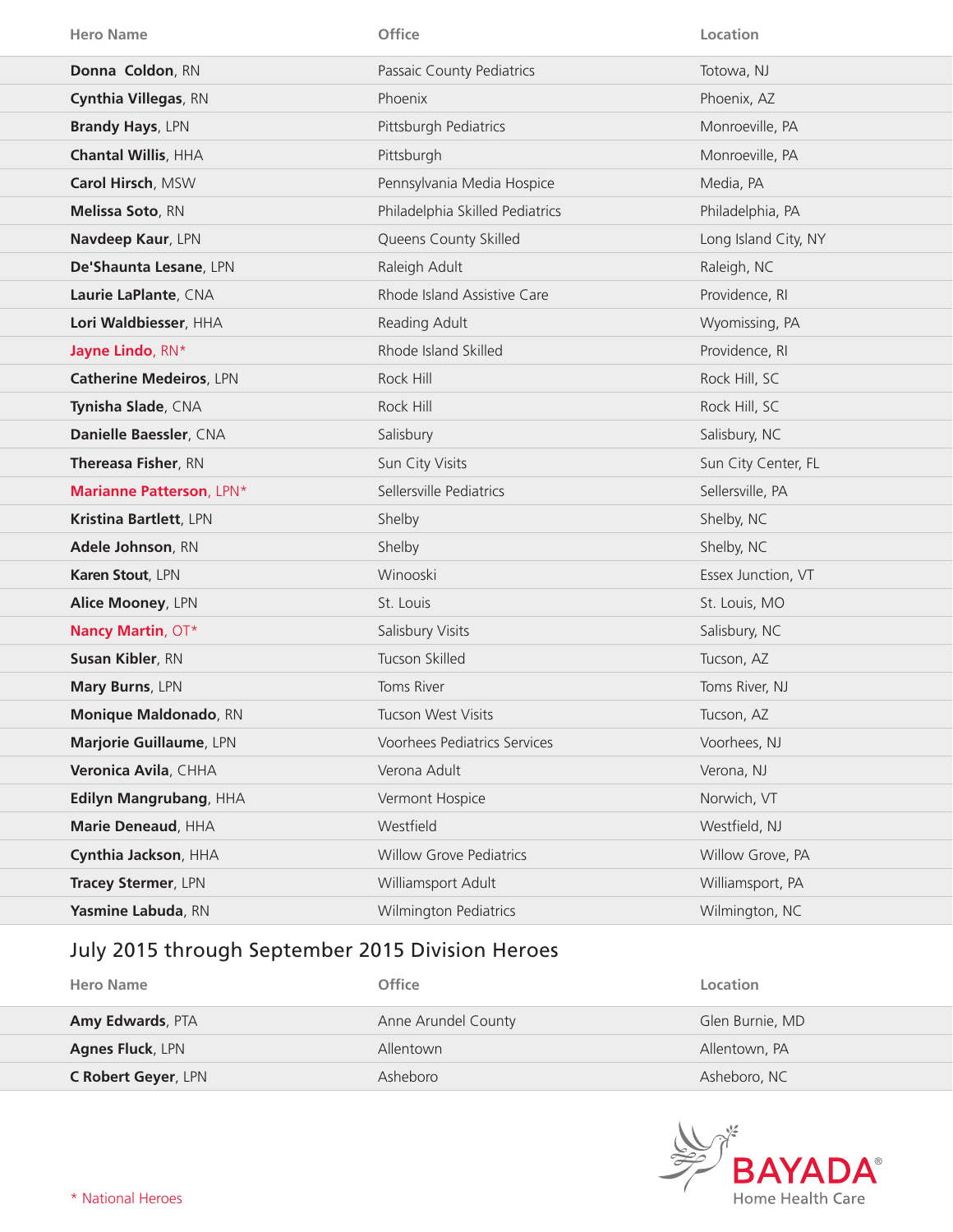| <b>Hero Name</b>             | Office                            | Location           |
|------------------------------|-----------------------------------|--------------------|
| Daniel Kiruri, CNA           | Baltimore                         | Baltimore, MD      |
| Jayne Farthing-Baker, RN     | <b>Bucks County</b>               | Jamison, PA        |
| Ralph Vance III, PT*         | <b>Berks County Visits</b>        | Wyomissing, PA     |
| Barbara Till, COMP           | Burlington                        | Moorestown, NJ     |
| <b>Sherene Sedgwick, LPN</b> | <b>Baltimore West Visits</b>      | Marriottsville, MD |
| <b>Renate Nixdorf, RN</b>    | Charlotte Senior Living           | Charlotte, NC      |
| Trenisha Birtha, MA          | Charlotte Staffing                | Charlotte, NC      |
| Tammy Eller, RN              | Conover                           | Hickory, NC        |
| Theo Flahn, LPN              | Delaware Nursing Adult            | Wilmington, DE     |
| Tennise Lee, LPN             | Delaware Pediatric North          | New Castle, DE     |
| <b>Sherry Wallen, RN</b>     | Delaware Pediatric North          | New Castle, DE     |
| Suzette Tatum, CNA           | Eden                              | Eden, NC           |
| Lori Smithey, LPN            | Foothills Adults                  | Elkin, NC          |
| Santosh Gandhi, PT           | Forsyth County Visits             | Winston Salem, NC  |
| <b>Shelley Zimmerman, RN</b> | Glendale Senior Living            | Glendale, AZ       |
| Hattie Cox, PC               | Greenville Adults                 | Greenville, NC     |
| Linda Shepherd, RN           | Greensboro Adults                 | Greensboro, NC     |
| Denise Rayner, CNA           | Greensboro Pediatrics             | Greensboro, NC     |
| Patricia Williams, LPN       | Greenville Pediatrics             | Greenville, NC     |
| Loty Joseph, LPN             | Hackensack                        | Hackensack, NJ     |
| Velma Logan, CNA             | Hendersonville                    | Hendersonville, NC |
| <b>Bettie Garland, HABT</b>  | Habilitation Greensboro           | Greensboro, NC     |
| Katie Dockery, CNA           | <b>Hickory Pediatrics</b>         | Hickory, NC        |
| Patricia Brick-Crosbie, LPN* | <b>Hickory Pediatrics</b>         | Hickory, NC        |
| Erla O'Dell, RN              | <b>Hickory Pediatrics</b>         | Hickory, NC        |
| Meribeth Brown, RN           | Indiana County Pediatrics         | Blairsville, PA    |
| <b>Brandy Marshall, RN</b>   | James County Visits               | Williamsburg, VA   |
| Michael Foster, Paramedic    | Kauai Hourly                      | Lihue, HI          |
| Satyam Shah, PT              | Lower Bucks Visits                | Newtown, PA        |
| Willie Mae Richardson, LPN   | Lawrenceville Pediatrics          | Lawrenceville, NJ  |
| Nathaniel Bowen, CNA         | Lehigh Valley Adult               | Allentown, PA      |
| Michelle Duarte, HABT        | Maui Habilitation                 | Kahului, HI        |
| Thelma Thomas, HHA           | Mercer County Adults              | Lawrenceville, NJ  |
| Jayne Gauger, ST             | Montgomery County Senior Living   | Blue Bell, PA      |
| Eva Roberts, CNA             | Main Line Adult                   | Haverford, PA      |
| <b>Christine Nelson, RN</b>  | Montgomery County Maryland Visits | Gaithersburg, MD   |
| Janea Sass, LPN              | Minneapolis Pediatrics            | Plymouth, MN       |

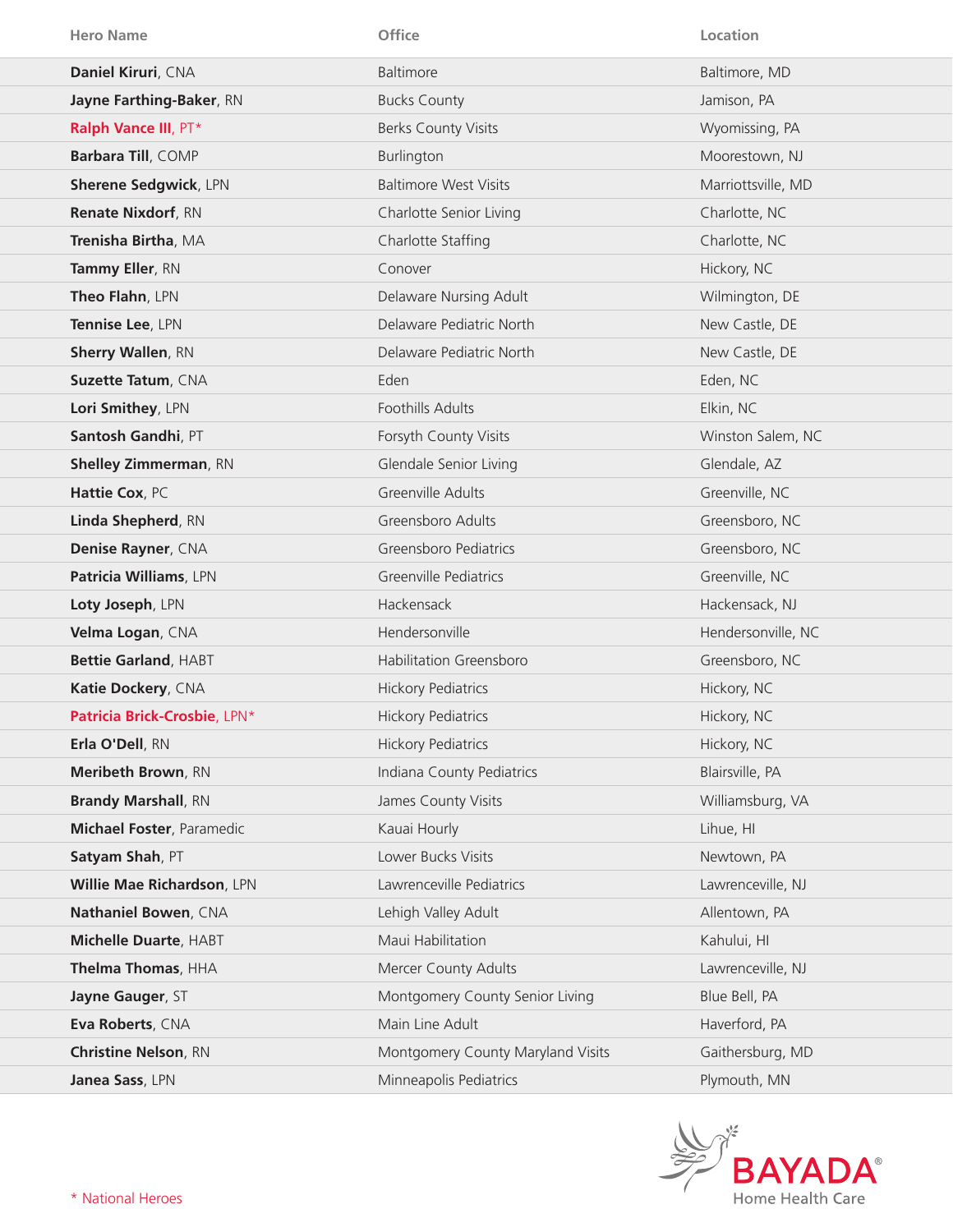| <b>Hero Name</b>                   | Office                          | Location             |
|------------------------------------|---------------------------------|----------------------|
| Amy Berg, LPN                      | Morganton                       | Morganton, NC        |
| Darlene Buzzel, RN                 | North Brunswick                 | North Brunswick, NJ  |
| <b>Chastity Castillo, CNA</b>      | North Denver Private            | Westminster, CO      |
| Holly Trujillo, RN                 | North Denver Visits             | Westminster, CO      |
| Rosa Rodriquez, CHHA               | <b>Newark</b>                   | Newark, DE           |
| John Sulpizi, LPN                  | New Port Richey                 | Port Richey, FL      |
| Kathleen Donnelly, RN              | Newtown Square Skilled          | Newtown Square, PA   |
| Rhonah Nakalyowa, HHA              | Newton                          | Auburndale, MA       |
| Sarah Day, RN                      | Newton Visits                   | Auburndale, MA       |
| Cristina Moffitt, LPN              | New York City                   | New York, NY         |
| <b>Madeline Suluea Watson, LPN</b> | Oahu Hourly                     | Honolulu, HI         |
| <b>Nestor Constantino, BHPP</b>    | Oahu Behavioral Health          | Honolulu, HI         |
| Patricia Santiago, LPN             | Paoli                           | Chesterbrook, PA     |
| Gail Pavlak, RN                    | Passaic County Pediatrics       | Totowa, NJ           |
| Karen Moore, LPN                   | <b>Morris Plains Pediatrics</b> | Morris Plains, NJ    |
| <b>Blanca Navarro, CHHA</b>        | Perth Amboy                     | Perth Amboy, NJ      |
| Nadine Hibbs, LPN                  | Philadelphia Skilled            | Philadelphia, PA     |
| Lauren Anderson, LPN               | Pittsburgh Pediatrics           | Monroeville, PA      |
| Rosemary Viau, HMKR                | Plymouth                        | Plymouth, MA         |
| Weyah Fahnbulleh, LPN              | Philadelphia Skilled Pediatrics | Philadelphia, PA     |
| Joseph Breau, RN                   | Philadelphia Visits             | Philadelphia, PA     |
| Antoinette Robinson, HMKR          | PCA-West                        | Philadelphia, PA     |
| Yelena Khudaynatov, RN             | Queens County Skilled           | Long Island City, NY |
| Donna Warren, LPN                  | Raleigh Pediatrics              | Raleigh, NC          |
| Karen McKenna, RN                  | Rock Hill                       | Rock Hill, SC        |
| <b>Charlene Faile, LPN</b>         | Rock Hill                       | Rock Hill, SC        |
| Elizabeth Walls, CNA               | Rhode Island State Programs     | Providence, RI       |
| Amanda Cammuso, CNA                | Raleigh Visits                  | Raleigh, NC          |
| Megan Peterson, PT                 | Sun City Visits                 | Sun City Center, FL  |
| Senesha Collins, HHA               | Sellersville Pediatrics         | Sellersville, PA     |
| <b>Michelle Crance, LPN</b>        | Shelby                          | Shelby, NC           |
| <b>Marion Newton Lytle, CNA*</b>   | Shelby                          | Shelby, NC           |
| Kelly Bivins, RN*                  | Shelby                          | Shelby, NC           |
| Rebecca Mannel, OT                 | South Jersey Senior Living      | Westampton, NJ       |
| Amber Poland, HHA                  | Winooski                        | Essex Juntion, VT    |
| <b>Nicole Candies, CNA</b>         | St. Louis                       | St. Louis, MO        |
| Cynthia Romig, LPN                 | <b>Snyder County Pediatrics</b> | Selinsgrove, PA      |